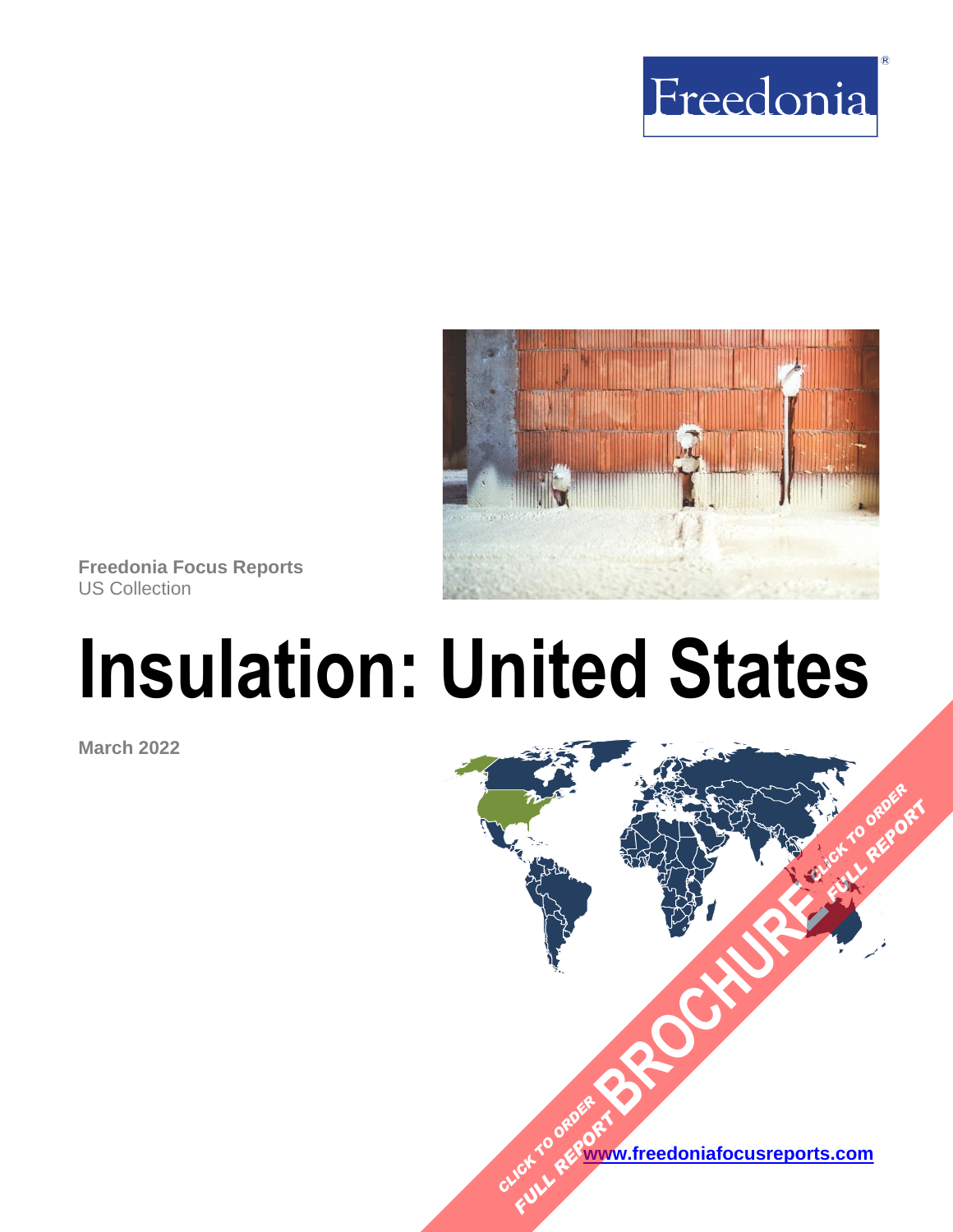# **Table of Contents**

|  | 1. Highlights                                       | 3              |
|--|-----------------------------------------------------|----------------|
|  | 2. Market Environment                               | 5              |
|  | <b>Historical Trends</b>                            | 5              |
|  | Key Economic Indicators                             | $\overline{7}$ |
|  | COVID-19 Impact                                     | 8              |
|  | <b>Sustainability Initiatives</b>                   | 10             |
|  | 3. Segmentation & Forecasts                         | 12             |
|  | <b>Materials</b>                                    | 12             |
|  | Fiberglass                                          | 13             |
|  | <b>Foamed Plastics</b>                              | 14             |
|  | Mineral Wool                                        | 15             |
|  | Cellulose                                           | 16             |
|  | <b>Reflective Insulation &amp; Radiant Barriers</b> | 17             |
|  | <b>Small Volume Insulation Materials</b>            | 17             |
|  | <b>Markets</b>                                      | 19             |
|  | <b>Residential Buildings</b>                        | 20             |
|  | <b>Commercial Buildings</b>                         | 21             |
|  | Industrial & Plant Equipment                        | 21             |
|  | <b>Other Markets</b>                                | 22             |
|  | 4. Industry Structure                               | 24             |
|  | <b>Industry Characteristics</b>                     | 24             |
|  | Market Share                                        | 25             |
|  | <b>Owens Corning</b>                                | 26             |
|  | <b>Johns Manville</b>                               | 27             |
|  | Knauf                                               | 28             |
|  | 5. About This Report                                | 29             |
|  | Scope                                               | 29             |
|  | Sources                                             | 29             |
|  | <b>Industry Codes</b>                               | 30             |
|  | Freedonia Methodology                               | 30             |
|  | Resources                                           | 32             |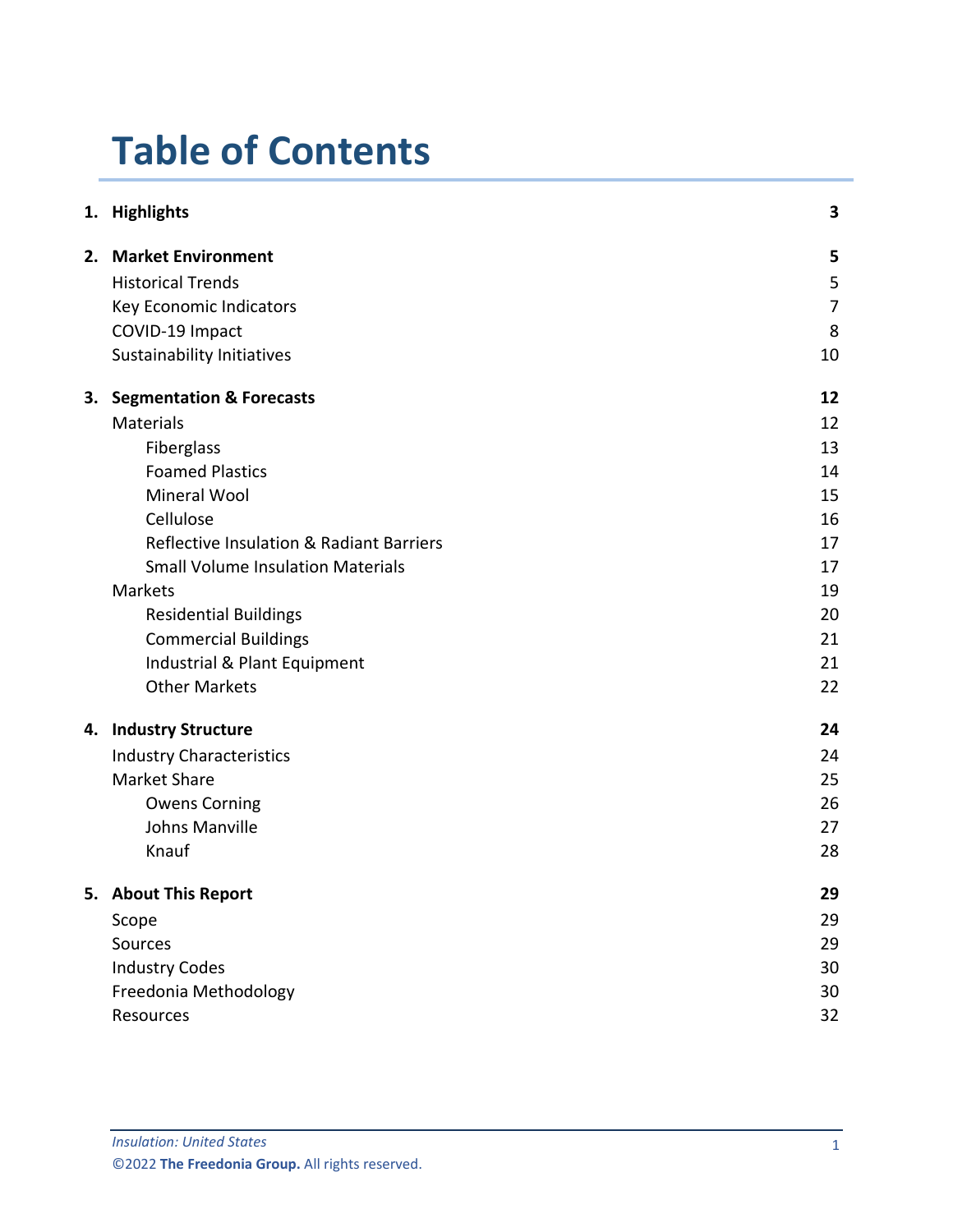# **List of Tables & Figures**

| Figure 1   Key Trends in US Insulation Demand, 2020 - 2025                    | 4  |
|-------------------------------------------------------------------------------|----|
| Figure 2   US Insulation Demand Trends, 2010 - 2020                           | 6  |
| Table 1   Key Indicators for US Insulation Demand, 2010 - 2025 (2012US\$ bil) | 7  |
| Figure 3   US Insulation Demand by Material, 2010 - 2025 (bil lbs)            | 12 |
| Table 2   US Insulation Demand by Material, 2010 - 2025 (mil lbs)             | 12 |
| Figure 4   US Insulation Demand by Material, $2010 - 2025$ (%)                | 18 |
| Figure 5   US Insulation Demand by Market, 2010 - 2025 (bil lbs)              | 19 |
| Table 3   US Insulation Demand by Market, 2010 - 2025 (mil lbs)               | 19 |
| Figure 6   US Insulation Demand by Market, $2010 - 2025$ (%)                  | 23 |
| Figure 7   US Insulation Market Share by Company, 2020 (%)                    | 25 |
| Table 4   Leading Suppliers to the US Insulation Market by Material           | 26 |
| Table 5   NAICS & SIC Codes Related to Insulation                             | 30 |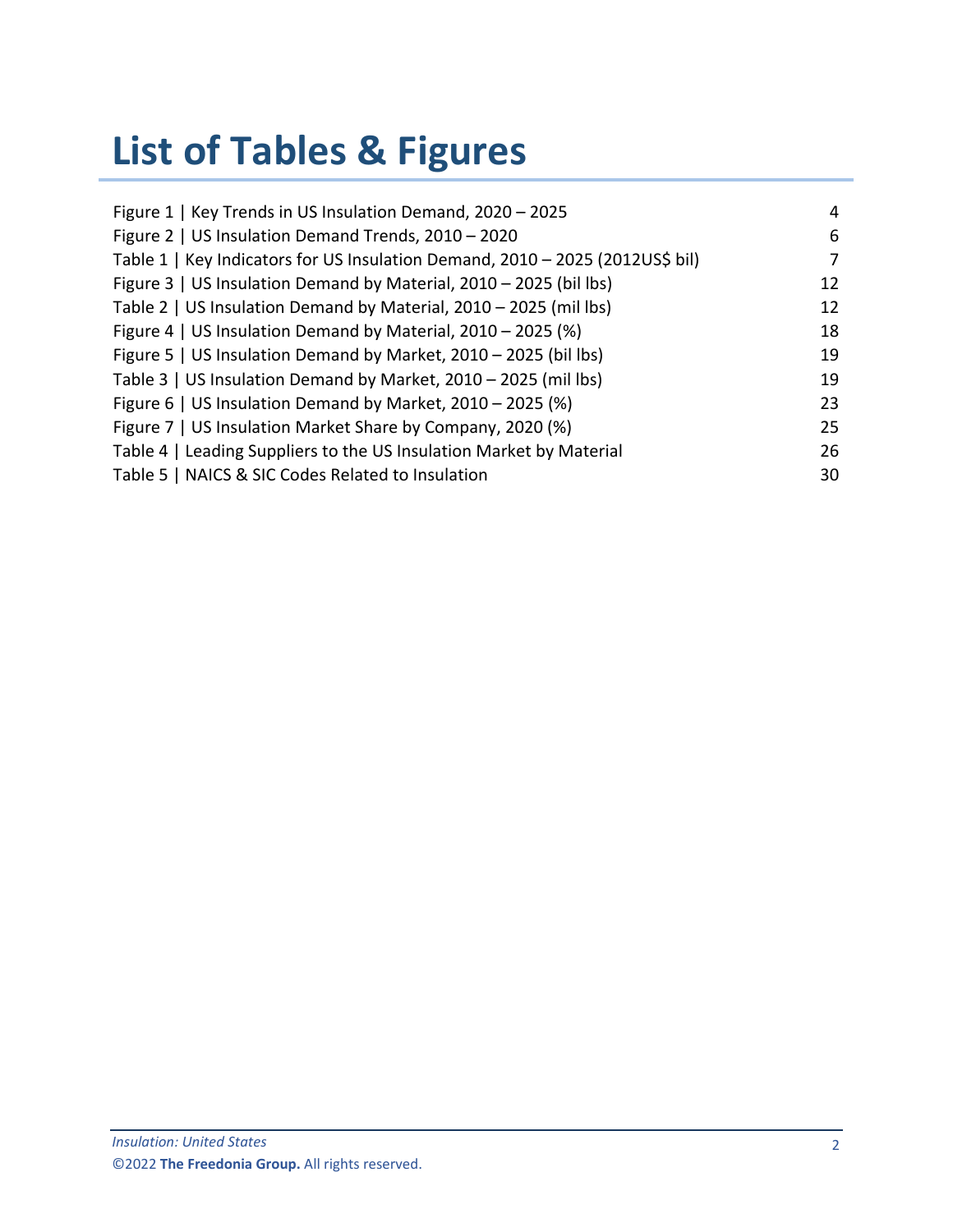## <span id="page-3-0"></span>**5. About This Report**

## <span id="page-3-1"></span>**Scope**

This report forecasts to 2025 US insulation demand in pounds. Total demand is segmented by material in terms of:

- fiberglass
- foamed plastics
- mineral wool
- cellulose
- reflective insulation and radiant barriers
- other materials such as vacuum insulated panels, vermiculite, and perlite

Total demand is also segmented by market as follows:

- residential buildings
- commercial buildings
- industrial and plant equipment
- other markets such as HVAC and air distribution systems, appliances, and transportation equipment

To illustrate historical trends, total demand is provided in annual series from 2010 to 2020; the various segments are reported at five-year intervals for 2010, 2015, and 2020.

Both thermal and acoustic insulation are included in the scope of this report. Granulated mineral wool used in ceiling tiles is excluded.

Key macroeconomic indicators are also provided with quantified trends. Other various topics, including profiles of pertinent leading companies, are covered in this report. A full outline of report items by page is available in the Table of Contents.

## <span id="page-3-2"></span>**Sources**

*Insulation: United States* (FF60026) is based on *[Insulation,](http://www.freedoniagroup.com/DocumentDetails.aspx?ReferrerId=FL-FOCUS&studyid=4304)* a comprehensive industry study published by The Freedonia Group. Reported findings represent the synthesis and analysis of data from various primary, secondary, macroeconomic, and demographic sources, such as:

- firms participating in the industry, and their suppliers and customers
- government/public agencies
- intergovernmental organizations
- trade associations and their publications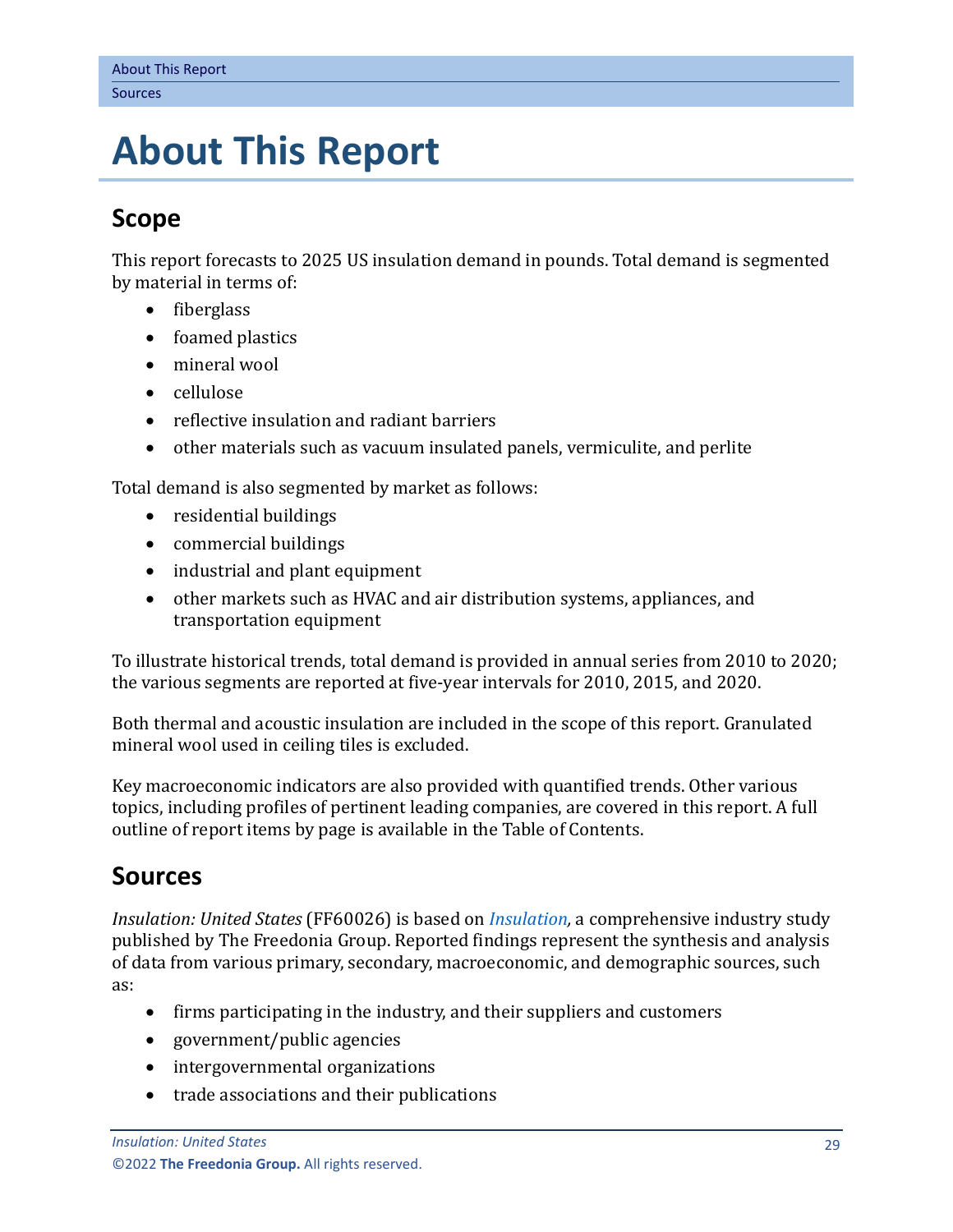- the business and trade press
- indicator forecasts by The Freedonia Group
- the findings of other reports and studies by The Freedonia Group

Specific sources and additional resources are listed in the Resources section of this publication for reference and to facilitate further research.

## <span id="page-4-0"></span>**Industry Codes**

<span id="page-4-2"></span>

| Table 5   NAICS & SIC Codes Related to Insulation                               |                                                                       |                                                         |                                                |  |  |  |
|---------------------------------------------------------------------------------|-----------------------------------------------------------------------|---------------------------------------------------------|------------------------------------------------|--|--|--|
| <b>NAICS/SCIAN 2017</b><br><b>North American Industry Classification System</b> |                                                                       | <b>SIC</b><br><b>Standard Industrial Classification</b> |                                                |  |  |  |
| 321219                                                                          | Reconstituted wood product manufacturing                              | 2493                                                    | Reconstituted wood products                    |  |  |  |
| 326140                                                                          | Polystyrene foam product manufacturing                                | 3086                                                    | Plastics foam products                         |  |  |  |
| 326150                                                                          | Urethane & other foam product manufacturing,<br>excluding polystyrene | 3295                                                    | Minerals & earths, ground or otherwise treated |  |  |  |
| 327992                                                                          | Ground or treated mineral & earth manufacturing                       | 3296                                                    | Mineral wool                                   |  |  |  |
| 327993                                                                          | Mineral wool manufacturing                                            |                                                         |                                                |  |  |  |

Source: US Census Bureau

## <span id="page-4-1"></span>**Freedonia Methodology**

The Freedonia Group, a subsidiary of MarketResearch.com, has been in business for more than 30 years and in that time has developed a comprehensive approach to data analysis that takes into account the variety of industries covered and the evolving needs of our customers.

Every industry presents different challenges in market sizing and forecasting, and this requires flexibility in methodology and approach. Freedonia methodology integrates a variety of quantitative and qualitative techniques to present the best overall picture of a market's current position as well as its future outlook: When published data are available, we make sure they are correct and representative of reality. We understand that published data often have flaws either in scope or quality, and adjustments are made accordingly. Where no data are available, we use various methodologies to develop market sizing (both top-down and bottom-up) and then triangulate those results to come up with the most accurate data series possible. Regardless of approach, we also talk to industry participants to verify both historical perspective and future growth opportunities.

Methods used in the preparation of Freedonia market research include, but are not limited to, the following activities: comprehensive data mining and evaluation, primary research, consensus forecasting and analysis, ratio analysis using key indicators, regression analysis, end use growth indices and intensity factors, purchase power parity adjustments for global data, consumer and end user surveys, market share and corporate sales analysis, product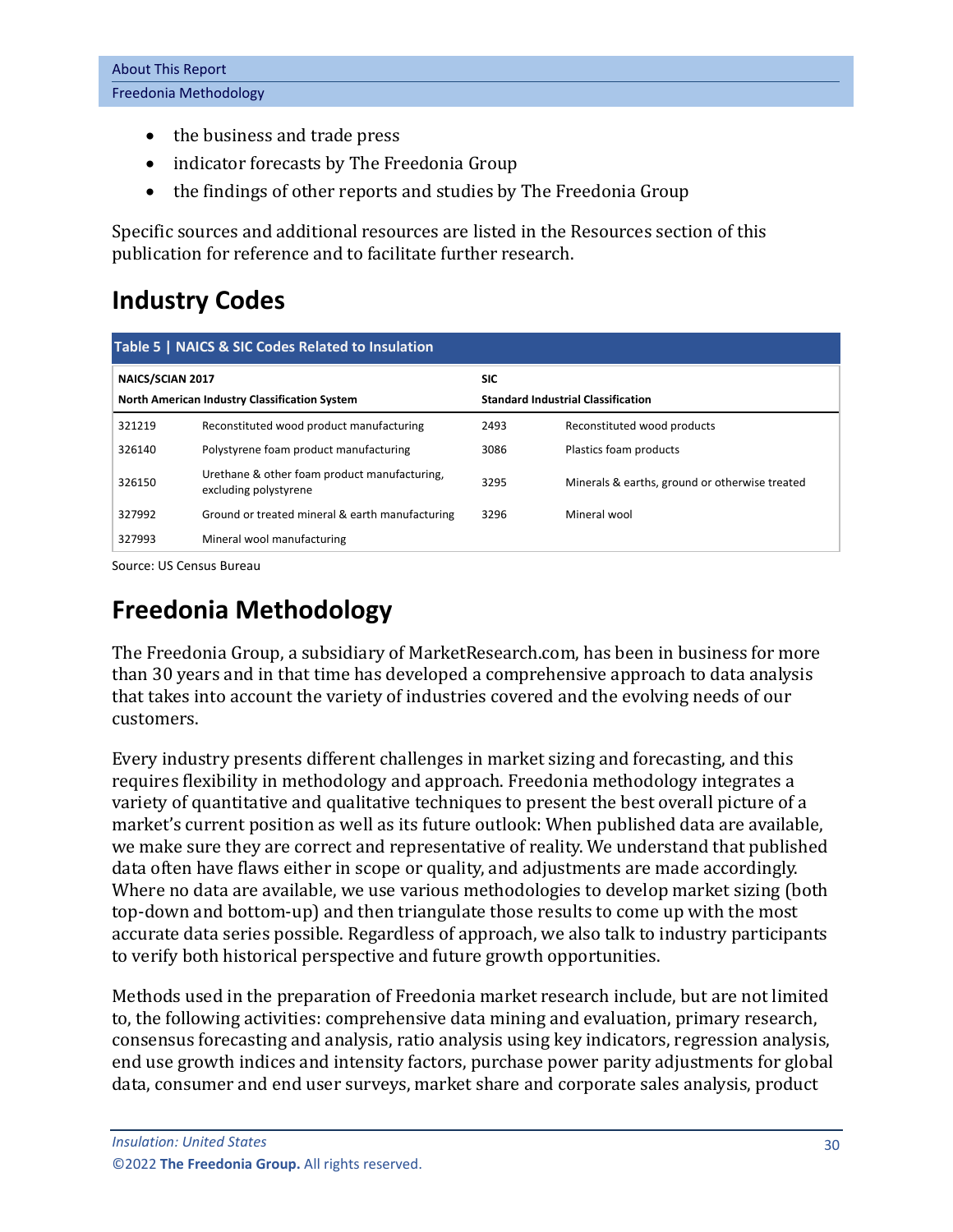lifespan analysis, product or market life cycle analysis, graphical data modeling, long-term historical trend analysis, bottom-up and top-down demand modeling, and comparative market size ranking.

Freedonia quantifies trends in various measures of growth and volatility. Growth (or decline) expressed as an average annual growth rate (AAGR) is the least squares growth rate, which takes into account all available datapoints over a period. The volatility of datapoints around a least squares growth trend over time is expressed via the coefficient of determination, or  $r^2$ . The most stable data series relative to the trend carries an  $r^2$  value of 1.0; the most volatile – 0.0. Growth calculated as a compound annual growth rate (CAGR) employs, by definition, only the first and last datapoints over a period. The CAGR is used to describe forecast growth, defined as the expected trend beginning in the base year and ending in the forecast year. Readers are encouraged to consider historical volatility when assessing particular annual values along the forecast trend, including in the forecast year.

## **Copyright & Licensing**

The full report is protected by copyright laws of the United States of America and international treaties. The entire contents of the publication are copyrighted by The Freedonia Group.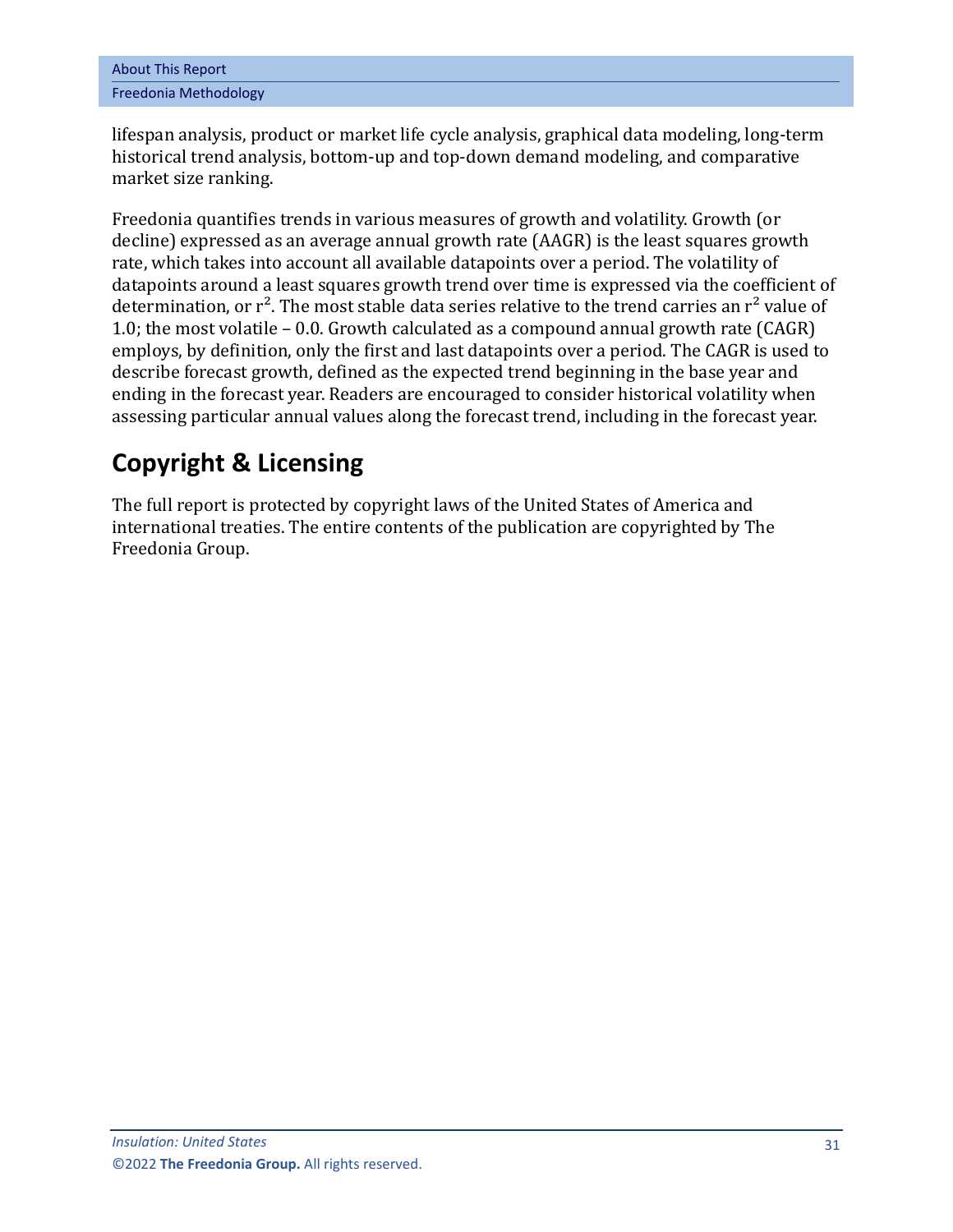## <span id="page-6-0"></span>**Resources**

#### **The Freedonia Group**

*[Insulation](http://www.freedoniagroup.com/DocumentDetails.aspx?ReferrerId=FL-FOCUS&studyid=4304)*

#### **[Freedonia Industry Studies](http://www.freedoniagroup.com/Home.aspx?ReferrerId=FL-Focus)**

*[Ceilings](https://www.freedoniagroup.com/DocumentDetails.aspx?ReferrerId=FL-FOCUS&StudyId=3719) [Global Acoustic Insulation](https://www.freedoniagroup.com/DocumentDetails.aspx?ReferrerId=FL-FOCUS&StudyId=3708) [Global Ceilings](https://www.freedoniagroup.com/DocumentDetails.aspx?ReferrerId=FL-FOCUS&StudyId=4209) [Global Drywall & Building Plaster](https://www.freedoniagroup.com/DocumentDetails.aspx?ReferrerId=FL-FOCUS&StudyId=3768) [Global Foamed Plastic Insulation](https://www.freedoniagroup.com/DocumentDetails.aspx?ReferrerId=FL-FOCUS&StudyId=3756) [Global Housing](https://www.freedoniagroup.com/DocumentDetails.aspx?ReferrerId=FL-FOCUS&StudyId=4331) [Global HVAC Equipment](https://www.freedoniagroup.com/DocumentDetails.aspx?ReferrerId=FL-FOCUS&StudyId=4046) [Global Industrial & OEM Insulatio](https://www.freedoniagroup.com/DocumentDetails.aspx?ReferrerId=FL-FOCUS&StudyId=3783) n [Global Insulation](https://www.freedoniagroup.com/DocumentDetails.aspx?ReferrerId=FL-FOCUS&StudyId=4267) [Global Major Household Appliance](https://www.freedoniagroup.com/DocumentDetails.aspx?ReferrerId=FL-FOCUS&StudyId=3739) s [Global Prefabricated Housing](https://www.freedoniagroup.com/DocumentDetails.aspx?ReferrerId=FL-FOCUS&StudyId=3971) [Global Roofing](https://www.freedoniagroup.com/DocumentDetails.aspx?ReferrerId=FL-FOCUS&StudyId=3698) [Global Siding \(Cladding\)](https://www.freedoniagroup.com/DocumentDetails.aspx?ReferrerId=FL-FOCUS&StudyId=3874) [Global Windows & Doors](https://www.freedoniagroup.com/DocumentDetails.aspx?ReferrerId=FL-FOCUS&StudyId=4303) [HVAC Equipment](https://www.freedoniagroup.com/DocumentDetails.aspx?ReferrerId=FL-FOCUS&StudyId=3730) [Prefabricated Housing](https://www.freedoniagroup.com/DocumentDetails.aspx?ReferrerId=FL-FOCUS&StudyId=3814) [Roofing](https://www.freedoniagroup.com/DocumentDetails.aspx?ReferrerId=FL-FOCUS&StudyId=4216) [Siding](https://www.freedoniagroup.com/DocumentDetails.aspx?ReferrerId=FL-FOCUS&StudyId=4152) [Windows & Doors](https://www.freedoniagroup.com/DocumentDetails.aspx?ReferrerId=FL-FOCUS&StudyId=3726)*

#### **[Freedonia Focus Reports](https://www.freedoniafocusreports.com/redirect.asp?progid=89534&url=/)**

*[Construction Chemicals: United States](https://www.freedoniafocusreports.com/Construction-Chemicals-United-States-FF35053/?progid=89534) [Foamed Plastic Insulation: United States](https://www.freedoniafocusreports.com/Foamed-Plastic-Insulation-United-States-FF60118/?progid=89534) [Industrial & OEM Insulation: Canada](https://www.freedoniafocusreports.com/Industrial-OEM-Insulation-Canada-FA60121/?progid=89534) [Industrial & OEM Insulation: Europe](https://www.freedoniafocusreports.com/Industrial-OEM-Insulation-Europe-FE60121/?progid=89534) [Perlite & Vermiculite: United States](https://www.freedoniafocusreports.com/Perlite-Vermiculite-United-States-FF65049/?progid=89534) [Plastic Foams: United States](https://www.freedoniafocusreports.com/Plastic-Foams-United-States-FF55013/?progid=89534)*

### **[Freedonia Custom Research](http://www.freedoniagroup.com/CustomResearch.aspx?ReferrerId=FL-Focus)**

#### **Trade Publications**

*Global Insulation Insulation Outlook Remodeling Magazine The Journal of Light Construction Walls & Ceilings*